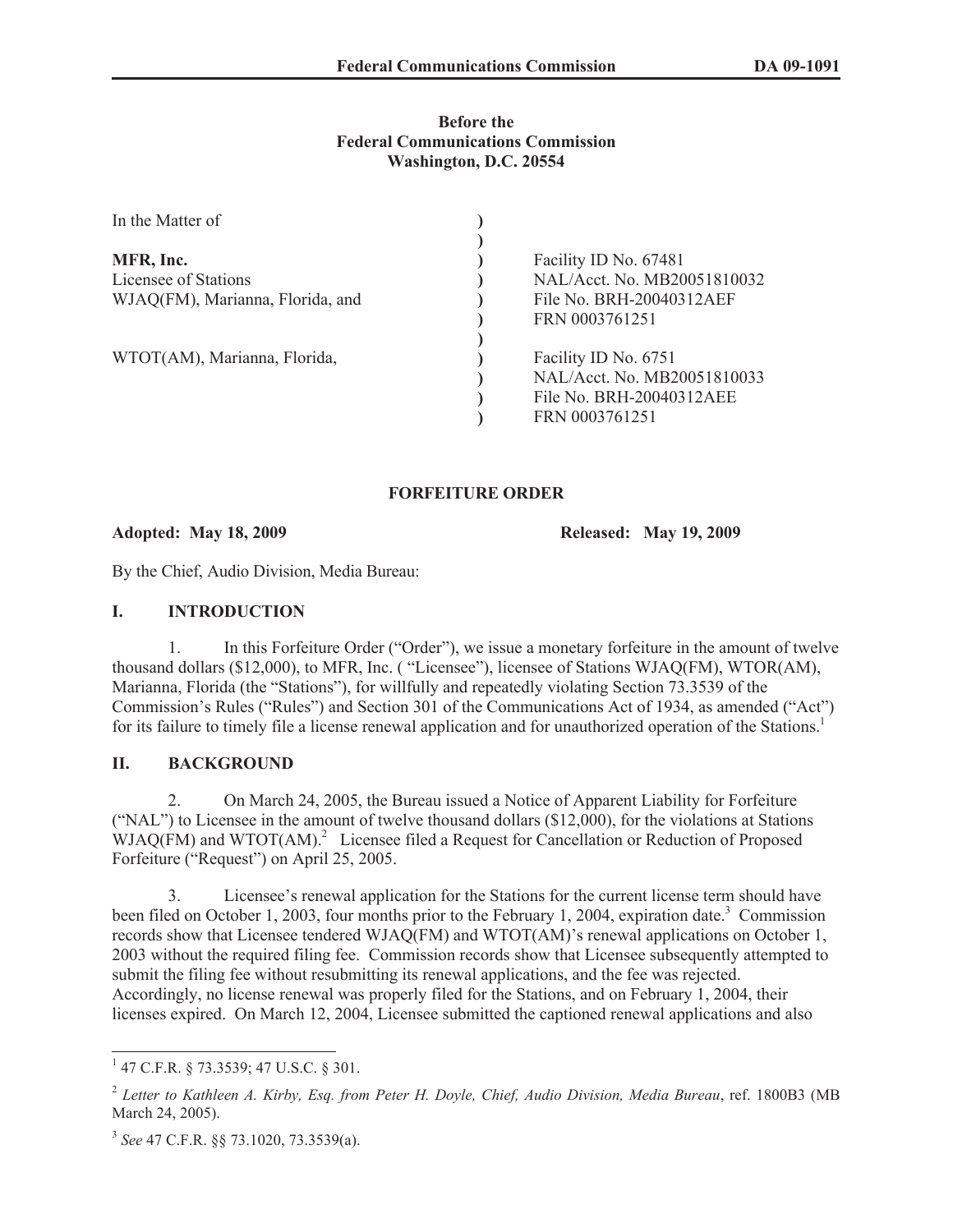filed requests for Special Temporary Authorization ("STA") to operate each Station, pending consideration of the renewal application. On March 24, 2005, the staff advised Licensee of its apparent liability for a forfeiture of \$12,000 for failure to timely file the Stations' renewal applications and for unauthorized operation of Stations WJAQ(FM) and WTOT(AM).<sup>4</sup> In response, Licensee filed the subject Request.

4. In support of its Request, Licensee states that: (1) its failure to file properly the renewal applications was inadvertent; (2) it immediately took corrective action upon learning that the Stations' licenses had expired; (3) it has a history of overall compliance with the Rules; and (4) payment of the forfeiture would severely restrict its ability to operate the Stations. Licensee asserts that these reasons warrant a cancellation or reduction of the assessed forfeitures.

#### **III. DISCUSSION**

5. The forfeiture amount proposed in this case was assessed in accordance with Section 503(b) of the Act,<sup>5</sup> Section 1.80 of the Rules,<sup>6</sup> and the Commission's *Forfeiture Policy Statement*.<sup>7</sup> In assessing forfeitures, Section 503(b)(2)(E) of the Act requires that we take into account the nature, circumstances, extent and gravity of the violation and, with respect to the violator, the degree of culpability, any history of prior offenses, ability to pay, and such other matters as justice may require.<sup>8</sup>

6. Licensee does not dispute that it failed to file timely renewal applications for each Station, but states that these violations were unintentional. Licensee states that it was informed of its omission of its fees in a telephone call from Commission staff and attempted to tender the requisite filing fees on January 8, 2004, and January 28, 2004. It states that these efforts were unsuccessful because of errors it made in completing the FCC Form 159 ("Remittance Advice") filed with its payment. It states that it failed to file the renewal application properly because it attempted to file without the advice of counsel and it was unfamiliar with the filing requirements.<sup>9</sup> Commission records show that Licensee unsuccessfully re-filed its Form 159 and fee twice before its license expired, referencing the file number of its originally filed application on both occasions. Our records also show that co-owned GFR, Inc., licensee of Station WTOT-FM, Graceville, Florida, which similarly failed properly to file a license renewal application, was able to refile its entire renewal application and Form 159, with an appropriate filing fee (receiving a new file number as of the date of refiling) before that Station's license expired. Neither Licensee nor GFR, Inc. offers an explanation for this discrepancy, and erroneously claim that all three stations followed the same license renewal procedure. As the Commission has held, violations resulting from inadvertent error or failure to become familiar with the FCC's requirements are willful violations.<sup>10</sup> In the context of a forfeiture action, "willful" does not require a finding that the rule

 $6$  47 C.F.R. § 1.80.

 $847$  U.S.C. § 503(b)(2)(E).

<sup>9</sup> Request at 2.

<sup>4</sup> The Commission granted the stations' license renewal applications on March 24, 2005.

 $547$  U.S.C. § 503(b).

<sup>7</sup> *The Commission's Forfeiture Policy Statement and Amendment of Section 1.80 of the Rules to Incorporate the Forfeiture Guidelines*, Report and Order, 12 FCC Rcd 17087 (1997), *recon. denied*, 15 FCC Rcd 303 (1999).

<sup>&</sup>lt;sup>10</sup>See Southern California Broadcasting Co., Memorandum Opinion and Order, 6 FCC Rcd 4387, 4387 (1991), *recon. denied,* 7 FCC Rcd 3454 (1992) ("*Southern California*") (stating that "inadvertence … is at best, ignorance of the law, which the Commission does not consider a mitigating circumstance"); *Standard Communications Corp.,*  Memorandum Opinion and Order, 1 FCC Rcd 358 (1986) (stating that "employee acts or omissions, such as clerical errors in failing to file required forms, do not excuse violations").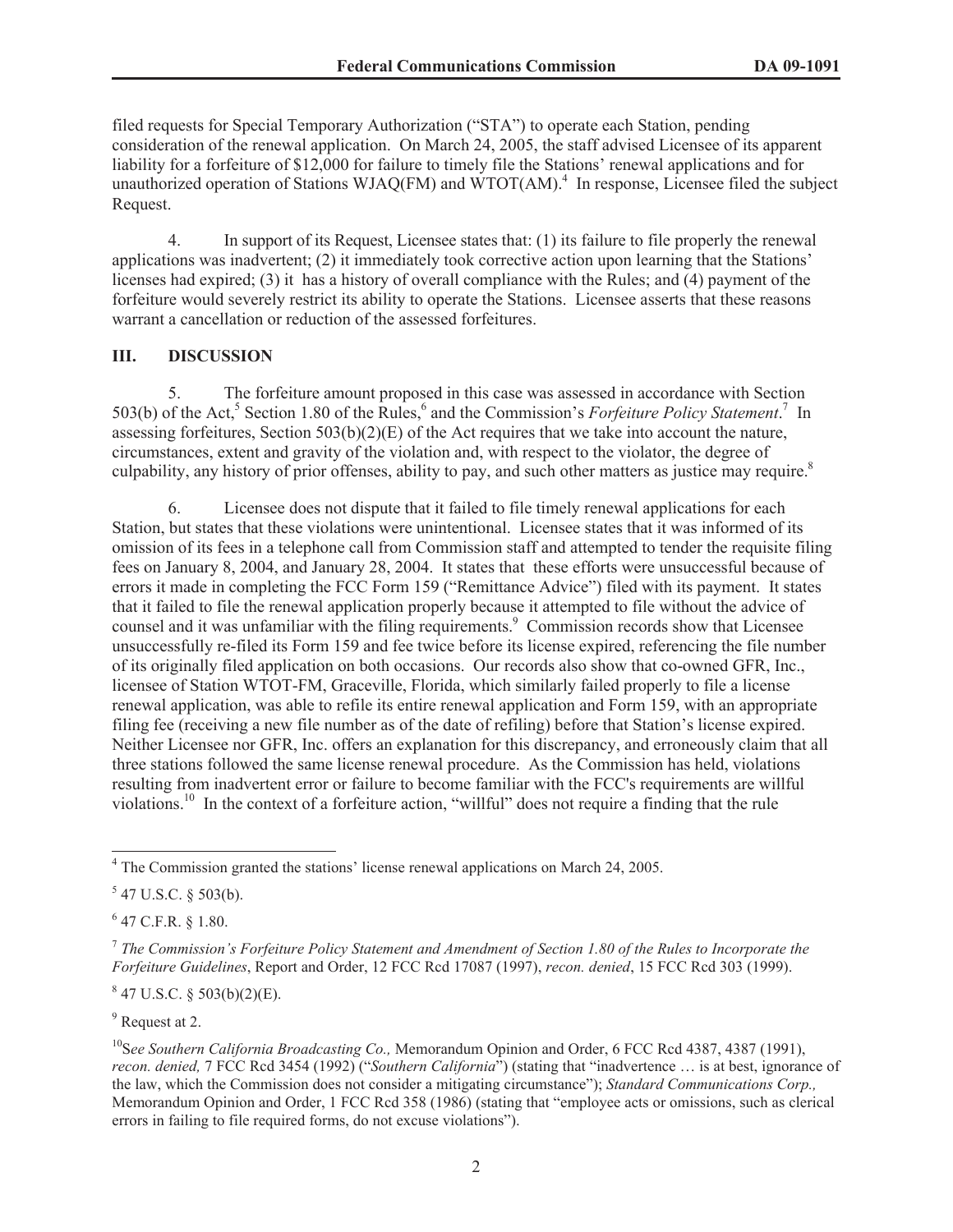violation was intentional. Rather, the term "willful" means that the violator knew that it was taking (or in this case, not taking) the action in question, irrespective of any intent to violate the Rules.<sup>11</sup>

7. Licensee next asserts that a reduction of the forfeiture is warranted because it took corrective action and full disclosure following the discovery of the applications' deficiencies.<sup>12</sup> We reject this argument. While we recognize Licensee's efforts, corrective action taken to come into compliance with the Rules is expected, and does not nullify or mitigate any prior forfeitures or violations.<sup>13</sup>

8. In addition, we reject Licensee's argument that it deserves a reduction based on its history of compliance with the rules. Licensee, by its own admission, failed to file properly its applications for Stations WJAQ(FM) and WTOT(AM), as did commonly owned GFR, Inc., licensee of Station WTOT-FM, Graceville, Florida.<sup>14</sup> Based on these combined offenses, we cannot find that Licensee's history of compliance warrants reduction of the forfeiture amount.<sup>15</sup>

9. Regarding Licensee's claim of financial hardship, the Commission will not consider reducing or canceling a forfeiture in response to inability to pay unless the licensee submits: (1) federal tax returns for the most recent three-year period; (2) financial statements prepared according to generally accepted accounting practices ("GAAP"); or (3) some other reliable and objective documentation that accurately reflect the licensee's current financial status. Any claim of inability to pay must specifically identify the basis for the claim by reference to the financial documentation submitted.<sup>16</sup> In general, a licensee's gross revenues are the best indicator of its ability to pay a forfeiture. We recognize that, in some cases, other financial indicators, such as net losses, may also be relevant.<sup>17</sup> If gross revenues are sufficiently great, however, the mere fact that a business is operating at a loss does not mean by itself that it cannot afford to pay. Here, Licensee has provided us with income statements purporting to show the Stations' income and expenditures for the years 2003 and 2004. These show total income of over

<sup>12</sup> Request at 2.

<sup>13</sup> *Pittman Broadcasting Services, L.L.C*., Forfeiture Order, 23 FCC Rcd 2742, 2744 (EB 2008). *See also Padre Serra Communications, Inc.*, Letter, 14 FCC Rcd 9709, 9714 (MMB 1999*)* (stating that neither the negligent acts or omissions of station employees or agents, nor the subsequent remedial actions undertaken by the licensee, excuse or nullify a licensee's rule violation) (citing *Gaffney Broadcasting, Inc*., Memorandum Opinion and Order, 23 FCC 2d 912, 913 (1970) and *Eleven Ten Broadcasting Corp*., Notice of Apparent Liability, 33 FCC 706 (1962)).

<sup>14</sup> See Request p. 2, Licensee notes its affiliation with GFR, Inc. The staff issued a \$1500 NAL to GFR, Inc. for its violation of Section 73.3526 of the Rules. *Letter to Mr. Edgar Cearley from Peter H. Doyle, Chief, Audio Division, Media Bureau,* ref. 1800B3 (MB March 24, 2005). We are this same date issuing a *Forfeiture Order* affirming the forfeiture amount for the violation at WTOT-FM.

<sup>15</sup> *Paulino Bernal Evangelism,* Memorandum Opinion and Order, 21 FCC Rcd 9532 (EB 2006) (In determining whether a licensee has a history of overall compliance, offenses need not be "prior" to be considered, and for stations having the same owner at the time of the violations, it is appropriate to consider such violations. Commission can consider violations occurring in cases where there has been no final determination). *See also Petracom of Texarkana, L.L.C., Forfeiture Order, 19 FCC Rcd 8096 (EB 2004) (citing CCN, Inc., et al., 13 FCC Rcd 13599,13599-600 ¶ 1(1998); Hill Country Real Estate Development Corp., 18 FCC Rcd 21079, 21080 ¶ 5 (Enf. Bur. 2003); Rio Grande Transmission, Inc., 16 FCC Rcd 17040, 17042-43 ¶ 10 (Enf. Bur. 2001); Mega Communications of St. Petersburg, Licensee, L.L.C., 16 FCC Rcd 15948, 15949 ¶ 6 (Enf. Bur. 2001)).*

<sup>16</sup> See Discussion Radio, Inc., Memorandum Opinion and Order, 19 FCC Rcd 7433, 7441(Apr. 16, 2004).

<sup>17</sup> *PJB Communications,* 7 FCC Rcd at 2089.

<sup>&</sup>lt;sup>11</sup> See Five Star Parking d/b/a Five Star Taxi Dispatch, Forfeiture Order, 23 FCC Rcd 2649 (EB 2008) (declining to reduce or cancel forfeiture for late-filed renewal based on licensee's administrative error); *Southern California,* 6 FCC Rcd at 4387. *See also Domtar Industries, Inc.,* Notice of Apparent Liability for Forfeiture, 21 FCC Rcd 13811, 13815 (EB 2006); *National Weather Networks, Inc.,* Notice of Apparent Liability for Forfeiture, 21 FCC Rcd 3922, 3925 (EB 2006).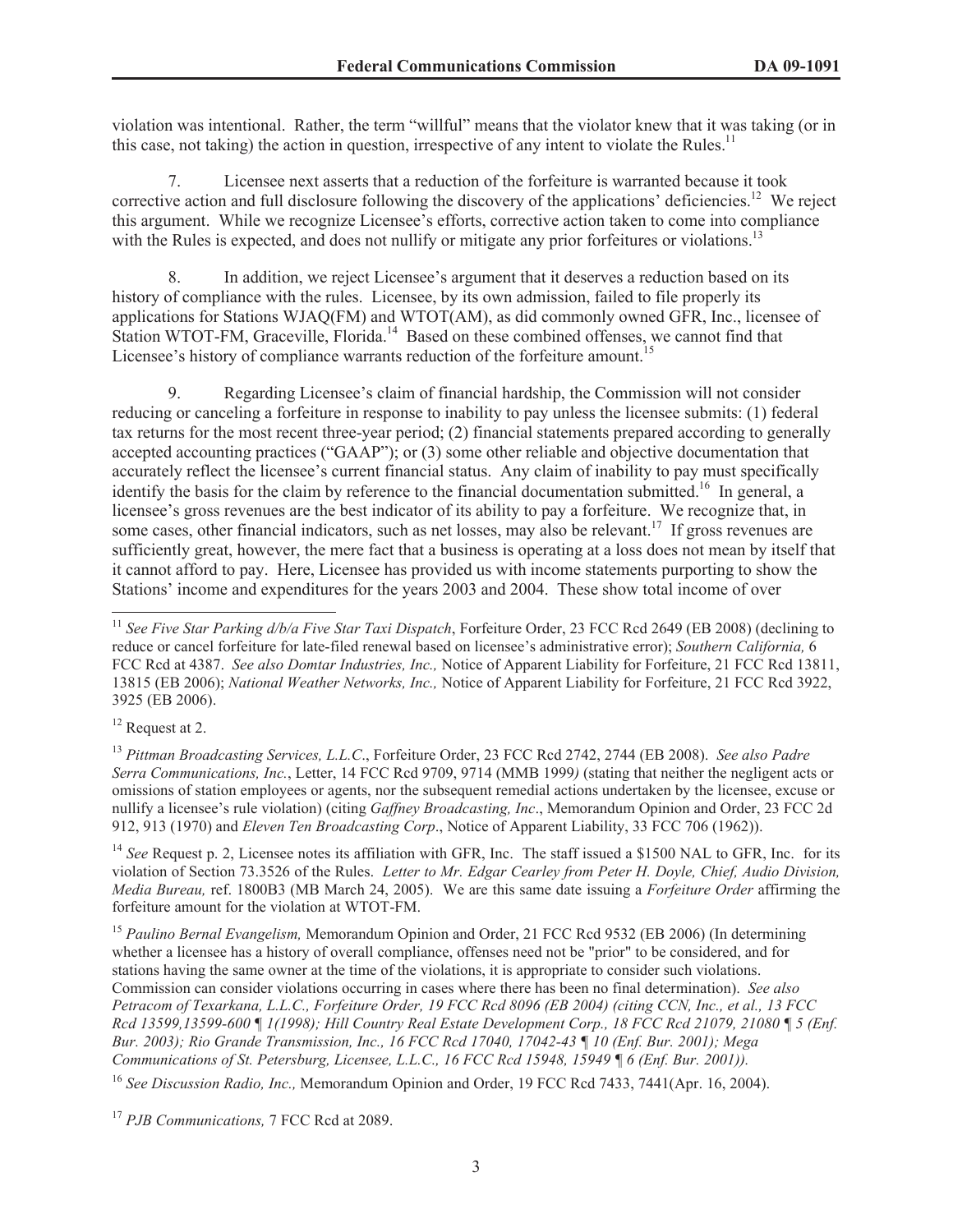\$300,000 for each year, and operating expenses that show a small profit for 2003 and a small loss in 2004. Based on Licensee's financial documentation, we note that a \$12,000 forfeiture is 3.5 percent of the Stations' 2003 total gross revenues of \$337,762, and 3.6 percent of the Stations' 2004 gross revenues of \$329,635.<sup>18</sup> Therefore, we reject Licensee's claim of financial hardship.

10. We have considered Licensee's response to the NAL in light of the above statutory factors, our Rules, and the *Forfeiture Policy Statement*. We conclude that Licensee willfully<sup>19</sup> and repeatedly<sup>20</sup> violated Section 73.3539 of the Rules and Section 301 of the Act,<sup>21</sup> and that no mitigating circumstances warrant cancellation or further reduction of the proposed forfeiture amount.

## **IV. ORDERING CLAUSES**

11. Accordingly, IT IS ORDERED, pursuant to Section 503(b) of the Communications Act of 1934, as amended, and Sections 0.283 and 1.80 of the Commission's Rules,<sup>22</sup> that MFR, Inc., SHALL FORFEIT the sum of twelve thousand dollars (\$12,000) to the United States for willfully and repeatedly violating Section 73.3539 of the Commission's Rules and Section 301 of the Communications Act of 1934, as amended.

12. Payment of the forfeiture shall be made in the manner provided for in Section 1.80 of the Commission's Rules within 30 days of the release of this Forfeiture Order. If the forfeiture is not paid within the period specified, the case may be referred to the Department of Justice for collection pursuant to Section 504(a) of the Act.<sup>23</sup> Payment of the proposed forfeiture must be made by check or similar instrument, payable to the order of the Federal Communications Commission. The payment must include the NAL/Acct. No. and FRN No. referenced in the caption above. Payment by check or money order may be mailed to Federal Communications Commission, at P.O. Box 979088, St. Louis, MO 63197-9000. Payment by overnight mail may be sent to U.S. Bank—Government Lockbox #979088, SL-MO-C2-GL, 1005 Convention Plaza, St. Louis, MO 63101. Payment by wire transfer may be made to ABA Number 021030004, receiving bank: TREAS NYC, BNF: FCC/ACV--27000001 and account number as expressed on the remittance instrument. If completing the FCC Form 159, enter the NAL/Account number in block number 23A (call sign/other ID), and enter the letters "FORF" in block number 24A (payment type  $code)$ <sup>24</sup>

<sup>20</sup> Section 312(f)(1) of the Act defines "repeated" as "the commission or omission of [any] act more than once or, if such commission or omission is continuous, for more than one day." 47 U.S.C. § 312(f)(1). *See also Southern California*, 6 FCC Rcd at 4388 (applying this definition of repeated to Sections 312 and 503(b) of the Act).

<sup>18</sup> *See PJB Communications of Virginia, Inc.,* Memorandum Opinion and Order , 7 FCC Rcd 2088, 2089 (1992)(forfeiture not deemed excessive where it represented approximately 2.02 percent of the violator's gross revenues); *Hoosier Broadcasting Corporation,* Memorandum Opinion and Order, 15 FCC Rcd 8640, 8641 (EB 2002) (forfeiture not deemed excessive where it represented approximately 7.6 percent of the violator's gross revenues); *Afton Communications Corporation*, Memorandum Opinion and Order, 7 FCC Rcd 6741 (CCB 1992) (forfeiture not deemed excessive where it represented approximately 3.9 percent of the violator's gross revenues).

<sup>&</sup>lt;sup>19</sup> Section 312(f)(1) of the Act defines "willful" as "the conscious and deliberate commission or omission of [any] act, irrespective of any intent to violate" the law. 47 U.S.C. § 312(f)(1). The legislative history of Section 312(f)(1) of the Act clarifies that this definition of willful applies to Sections 312 and 503(b) of the Act, H.R. REP. No. 97- 765, 51 (Conf. Rep.), and the Commission has so interpreted the terms in the Section 503(b) context. *See Southern California,* 6 FCC Rcd at 4387-88.

<sup>21</sup> 47 U.S.C. § 301.

<sup>22</sup> 47 U.S.C. § 503(b); 47 C.F.R. §§ 0.283, 1.80.

 $23$  47 U.S.C. § 504(a).

<sup>24</sup> *See* 47 C.F.R. § 1.1914.